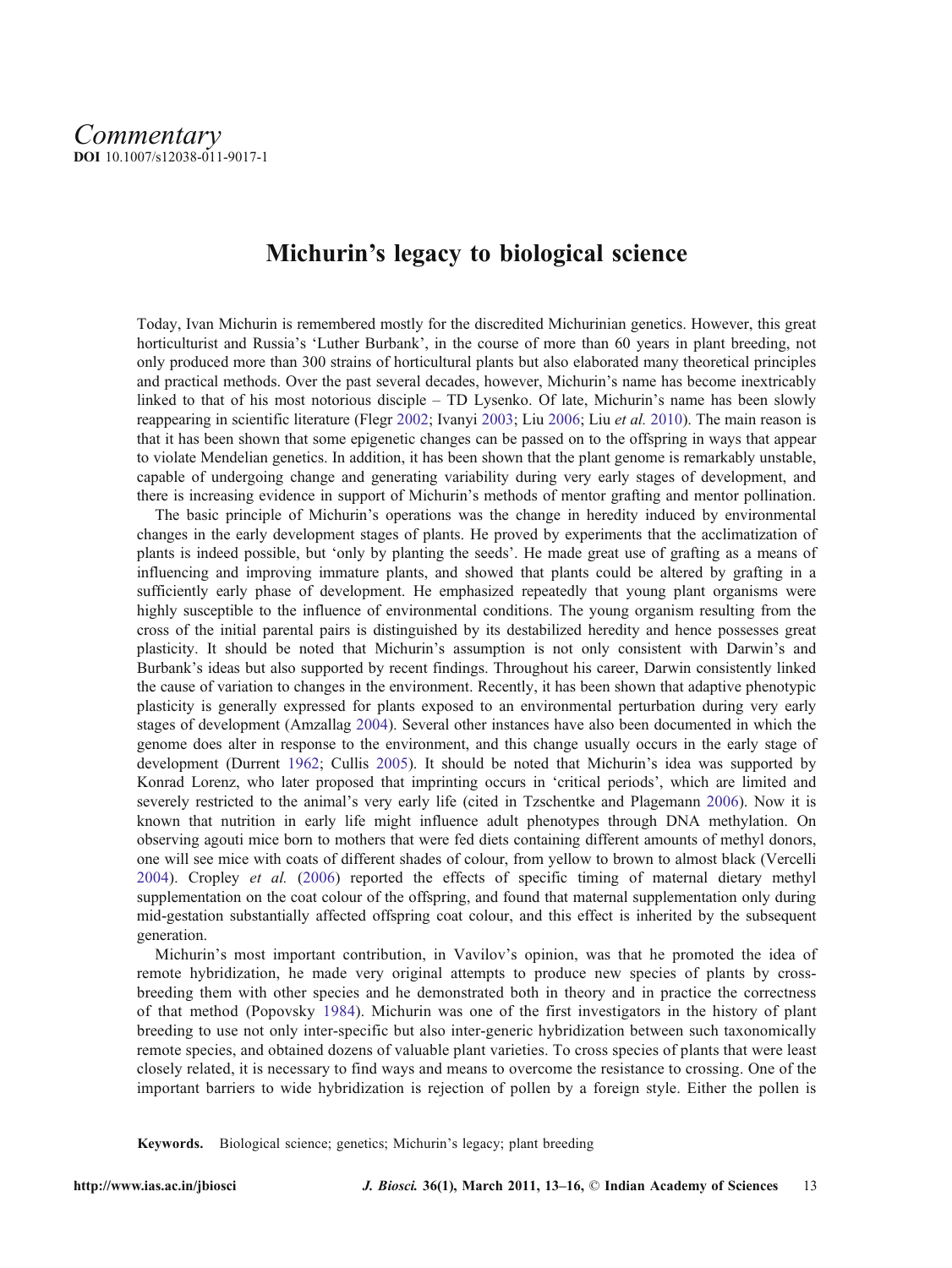## 14 Commentary

unable to germinate or the pollen tube is inhibited in the pistil before it reaches the egg. A thorough study of pollination biology in fruit plants enabled Michurin to introduce the method of mentor pollination to breeding, thus overcoming the difficulties in wide hybridization. Mentor pollination is the use of a small amount of pollen that is highly compatible with the seed parent, mixed with a large amount of pollen from the intended pollen parent to increase the chances of success in wide hybridization. Since this method was discovered by Michurin, it has been investigated by breeders as a possible tool to overcome incompatibility barriers both in self- and inter-specific incompatibility (Stettler [1968](#page-3-0); Pandey [1977](#page-3-0); Knox et al. [1987;](#page-3-0) Gaget et al. [1989;](#page-3-0) Wenslaff and Lyrene [2000\)](#page-3-0). For example, obtaining blackthorn×plum hybrids was greatly facilitated by using a pollen mixture of different plum varieties (as compared with pollination by each plum variety separately). The cross sand cherry  $\times$  plum only succeeded when plum pollen was mixed with myrobalan pollen (Yenikeyev [1965\)](#page-3-0). In blueberry wide hybridization, when Vaccinium elliottii 'Oleno' was the seed parent, no hybrids were produced unless mentor pollen was utilized (Wenslaff and Lyrene [2000](#page-3-0)).

Inter-specific crosses that are normally difficult or impossible to obtain can also be facilitated by previous grafting between the intended sexual partners, which Michurin termed 'preliminary vegetative approximation'. The method of 'preliminary vegetative approximation' consists in the following: cuttings of 1-year-old hybrid seedlings are grafted onto a branch of the crown of a mature tree of a different species or genus. The grafted cuttings continue to develop in the course of the next 5 or 6 years under the constant influence of the tree to which they have been grafted, and by virtue of this they partially change their structure. When the first flowers appear on the grafted cuttings, they may be pollinated by the pollen collected from the flowers of the tree on which the cuttings grew. In a report published in 1925, Michurin described his innovation in the following words: 'I use this vegetative change as an auxiliary means to approximating two different plant species so as to obtain a sexual hybrid by crossing them in the future. This is the secret of my success in obtaining interspecific plant hybrids, such as crosses between the apricot and the plum, sweet and sour cherry…'. This method has been applied not only to fruit trees but also to annual plants. It is well known that wheat and rye are very difficult to hybridize. Hall [\(1954\)](#page-3-0) found that only 2% to 3% of wheat flowers pollinated by rye produced seeds. However, of the 2897 wheat flowers borne by plants, which, as embryos, had been grafted onto rye endosperm, 400 (14%) gave seeds when pollinated by rye. Nirk [\(1959\)](#page-3-0) reported the successful crossing of Lycopersicon esculentum with L. peruvianum by employing the reciprocal grafting of parent plants prior to hybridization. This method has also been used in wide hybridization of other plants (Evans and Jones [1964](#page-3-0); Rao and Ram [1971](#page-3-0)).

Although Darwin was the first to put forward the concept of graft hybridization, he did not know under what conditions graft hybridization could be effected. One of Michurin's most notable achievements was his mentor grafting method, with which Darwin's 'unknown conditions' of producing graft hybrids could be revealed. This method involves the following: by grafting several scions taken from old strains of fruit trees onto the lower branches of a young seedling's crown, the young seedling acquires properties that it earlier lacked, these properties being transmitted to it through the grafted twigs of the old strain. He emphasized repeatedly that this method could be employed effectively only on young seedlings and not on old and long-established varieties. By this method Michurin produced or improved a number of new good strains. Later, Michurin's mentor grafting method was improved and applied to annual plants. In the last decades, several independent groups of scientists repeatedly showed that mentor grafting was a simple and effective means of plant breeding, and that graft-induced variant characteristics were stable and inheritable (Taller et al. [1998;](#page-3-0) Liu [2006\)](#page-3-0). It should be noted that as early as 1933, Michurin deduced that the stock genes could be transferred into the scion and incorporated with the scion genes and vice versa (Michurin [1949](#page-3-0)). Recently, Stegemann and Bock ([2009\)](#page-3-0) demonstrated that plant grafting could result in the exchange of genetic information via either large DNA pieces or an entire plastid genome. This observation provides a nice confirmation of horizontal gene transfer between the stock and the scion. It should be mentioned that it was Michurin's work on graft hybridization that led Hasek to make the crucial decision to choose chicken embryo as his experimental model, which turned out to be crucial for the discovery of immunological tolerance (Ivanyi [2003](#page-3-0)). Michurin's work on graft hybridization also inspired animal breeders to investigate the effects of blood transfusion on hereditary traits, which was also known as animal vegetative hybridization (Liu [2008](#page-3-0)).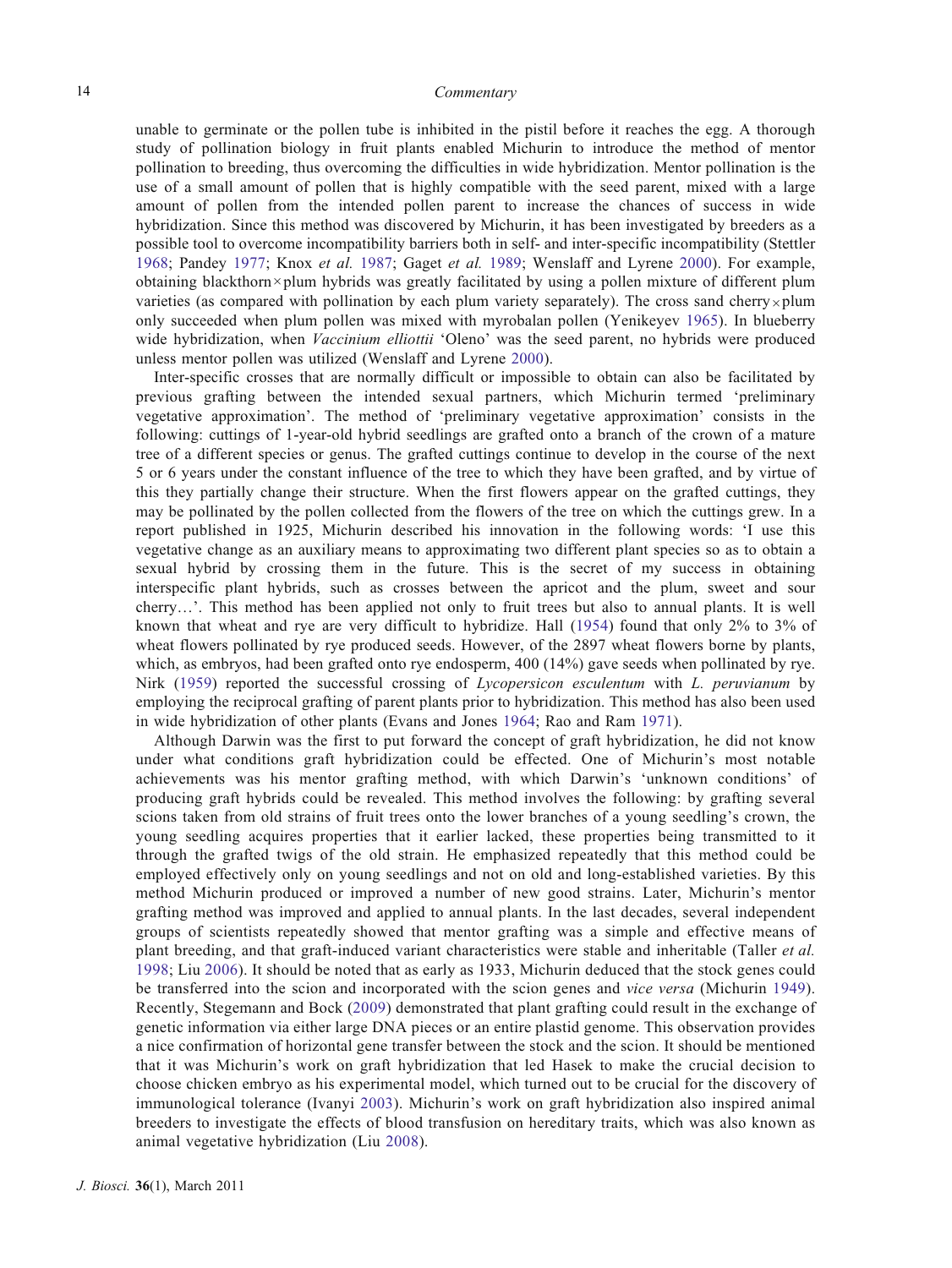## Commentary 15

In his notebook, Darwin repeatedly mentioned Yarrell's law. This law was named for William Yarrell, a British naturalist and animal breeder. It maintains that a parent of an older breed will have more influence on the character of the offspring than a parent of a young breed (Darwin [1987](#page-3-0)). This law was later confirmed by Michurin, who found that old varieties of fruit plants possess a stronger capacity for transmitting their characters than young varieties. 'The older the plant chosen as a progenitor, the greater is the force with which it transmits its genes to the offspring, and conversely, if the plant is young, in its first year of bearing, and particularly if it is a hybrid of recent origin, its hereditary power reaches a minimum' (Michurin [1949](#page-3-0)). Recently, it has been shown that circulating nucleic acids occur ubiquitously and are bioactive in living organisms. Apoptosis is the most common form of cell death, continuing throughout life from early stages of embryogenesis to death. It has been documented that there is an enhanced apoptosis with increasing age. With the establishment that apoptosis is the most common form of cell death and that apoptosis is enhanced with increasing age, the ability of circulating DNA/RNA to be incorporated into gametes and expressed in the progeny, a mechanism exists for Yarrell's law (Liu [2009](#page-3-0)).

Although Michurin's name has become inextricably linked to Lysenko, a careful analysis of the literature reveals that there are many differences between them in either personal characters or scientific attitudes. Michurin was a man of touching enthusiasm and indomitable optimism, self-critical, talented, honest and industrious. Michurin recognized the significance of Mendel's laws and the existence of genes. In his Selected Works, Michurin wrote, 'I by no means deny the merits of Mendelian laws. On the contrary, I merely insist on the need to introduce amendments and addenda into it, for it is evident to everybody that his calculations are not applicable to cultivated varieties of fruiters…' (Michurin [1949](#page-3-0)). It is not surprising that Michurin's conclusions are different from Mendel's, because their experimental materials and research methods are quite different (table 1). However, Lysenko not only totally denied the significance of Mendel's laws and the existence of genes but also regarded Mendelian genetics as 'bourgeois science' and 'pseudoscience', and forced Soviet geneticists to accept Michurin's teachings or be banned from doing research.

Vavilov is one of the most distinguished geneticists and international scientists of Russia. The friendship between Michurin and Vavilov is well known. The two men first met in 1921, and Vavilov was greatly impressed with Michurin's achievements in fruit breeding. He requested a report from Michurin and induced the government to provide Michurin with an experiment station of his own and adequate funds. Michurin was deeply indebted to Vavilov for this help and praised Vavilov as 'a clever mind, a great scientist and a good soul'. The two men remained in contact for the rest of Michurin's life. Shortly before Michurin's death, Vavilov sponsored his election to honorary membership in the Soviet Academy of Science (Lang [1956\)](#page-3-0). However, the relation between Lysenko and Vavilov was rather strained. In Vavilov's opinion, Lysenko was 'an angry man' (Darlington [1977](#page-3-0)).

Michurin's manner of work was vigorous and unconventional, and firmly directed to practical aims. His theoretical ideas emerge quite clearly from his writings, although often cast in the form of practical instructions or descriptions of methods. But he was always conscious of the need for a correct theory on which to work, and like Darwin, he based his ideas on the closest observation of nature. As for the man himself, we will let Michurin have the last word: 'I must say that I have spent all my life in the orchard and on the garden beds. During my life I have made a great many observations and studies of plant life. I have discovered hosts of new facts that still await their theoretical significance to be investigated by science. Those facts must certainly be thoroughly elucidated in detail from the theoretical standpoint' (Michurin [1949\)](#page-3-0).

| Mendel                      | Michurin                                   |
|-----------------------------|--------------------------------------------|
| Annual plants               | Perennial plants                           |
| Intraspecific hybridization | Wide hybridization and graft hybridization |
| Qualitative                 | Quantitative                               |
| Transmissional genetics     | Developmental genetics                     |
|                             |                                            |

Table 1. Comparison of Mendel's and Michurin's works